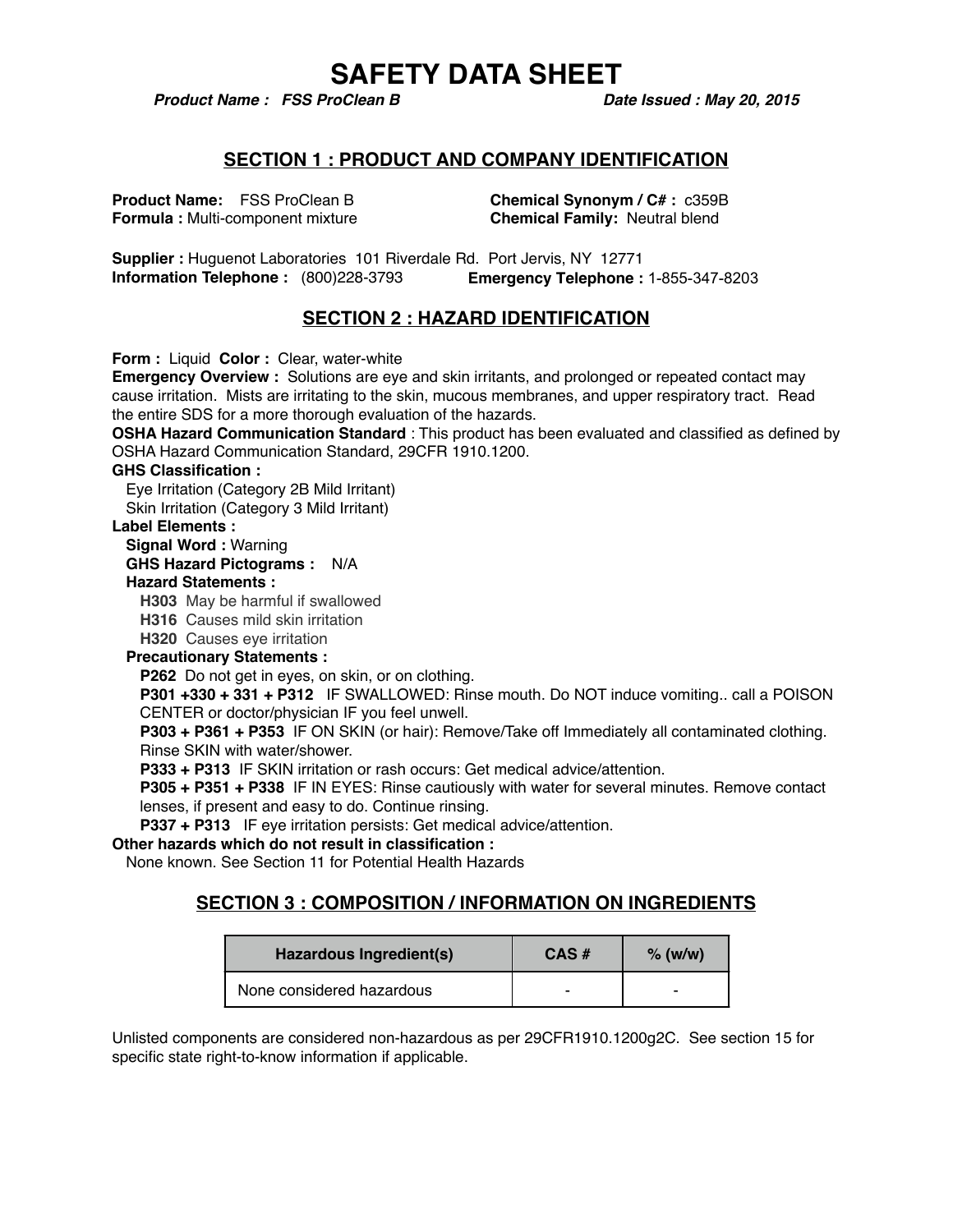*Product Name : FSS ProClean B* Date Issued : May 20, 2015

## **SECTION 4 : FIRST AID MEASURES**

**Eye Contact:** Immediately flush contacted area repeatedly with water for at least 15 minutes, holding eyelids open. Contact a physician for treatment.

**Skin Contact:** Immediately flush contacted area repeatedly with water for at least 15 minutes. If irritation persists, contact a physician for treatment. Clean contaminated clothing before reuse.

**Inhalation:** Inhalation is not an expected route of exposure. If respiratory irritation or distress occurs, remove victim to fresh air. If irritation persists, seek medical attention.

**Ingestion:** Never give anything by mouth to an unconscious person. If swallowed, do not induce vomiting. Give 1-2 glasses of water to drink, if conscious and alert.

**Notes to physician :** treat symptomatically. No specific antidote available. Consideration should be given to the possibility that overexposure to materials other than this product may have occurred.

## **SECTION 5 : FIRE FIGHTING MEASURES**

**Extinguishing Media:** None required.

**Fire Fighting Procedures:** Use caution when fighting any fire. Adequate respiratory protection is essential.

**Unusual Fire and Explosion Hazards:** None known.

### **SECTION 6 : ACCIDENTAL RELEASE MEASURES**

**Personal precautions :** Use suitable protective equipment (See Section 8 : "Exposure controls / personal protection").

**Steps to be taken in case material is released or spilled:**

**Small Spill:** Absorb with suitable absorbent such as sand or vermiculite.

**Large Spill:** Stop leak at source and contain spill with dike made of inert material such as sand or diatomaceous earth. Pump material to suitable container for possible reuse.

**Solid spill:** Sweep up and return to container.

## **SECTION 7 : HANDLING AND STORAGE**

**Handling:** Avoid breathing vapors and mists. Avoid direct or prolonged contact with skin and eyes. In cold weather, liquids may stratify and freeze. This does not damage the product. If freezing occurs, thaw and remix before using. Frozen material may be thawed in a warm room. Avoid localized overheating. Vent drums while heating. Mix thoroughly to assure homogeneity. Handle with care. Wash thoroughly after handling.

**Storage Requirements:** Keep container closed. Store in an area that is dry and well-ventilated, away from incompatible materials (see section 10). For Industrial and commercial use only!

### **SECTION 8 : EXPOSURE CONTROLS / PERSONAL PROTECTION**

| Hazardous Ingredient      | <b>ACGIH TLV</b><br>(mg/m3)<br><b>TWA</b> | <b>ACGIH TLV</b><br>(mg/m3)<br><b>STEL</b> |
|---------------------------|-------------------------------------------|--------------------------------------------|
| None considered hazardous |                                           | ۰                                          |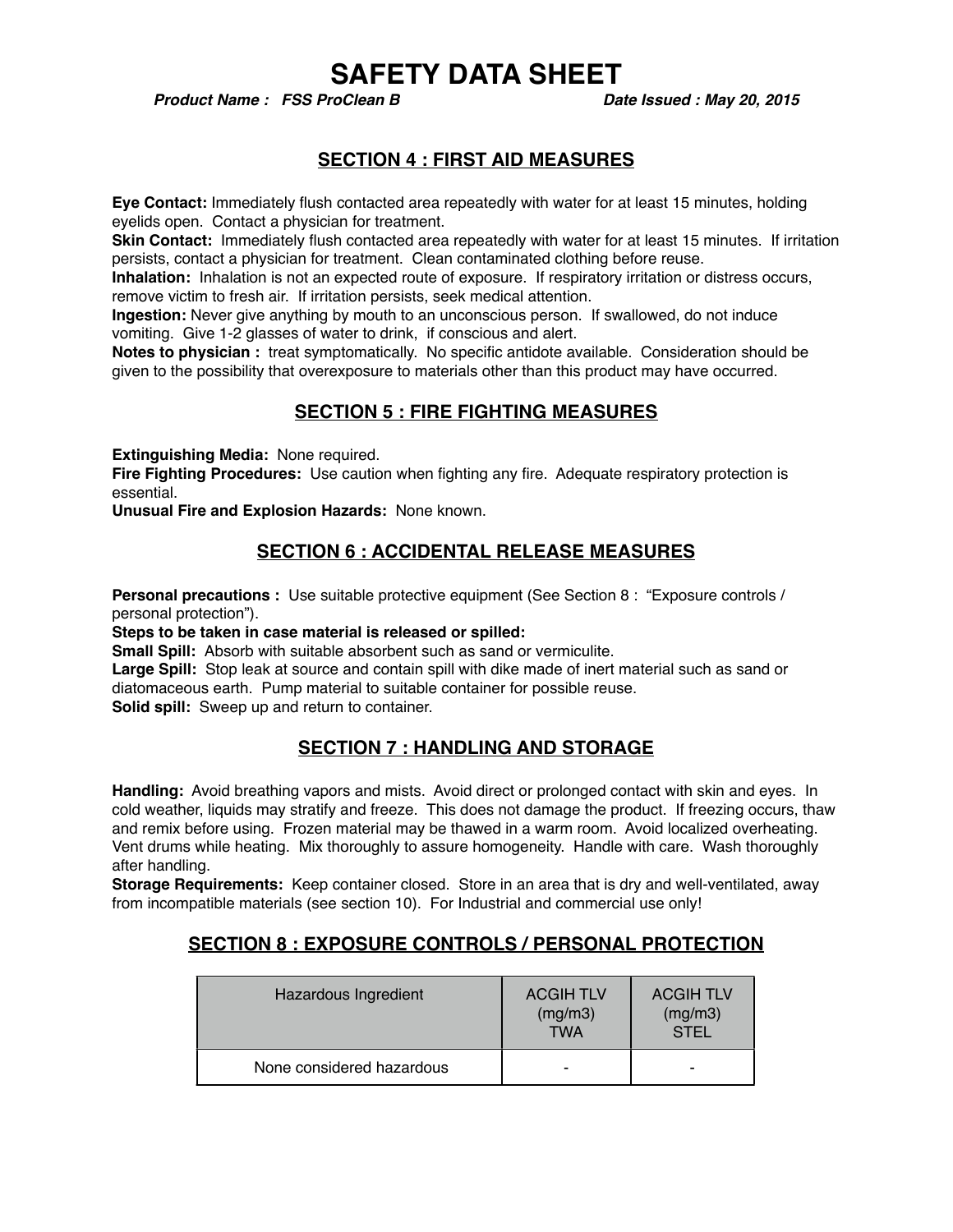*Product Name : FSS ProClean B* Date Issued : May 20, 2015

**Engineering measures : Ventilation / Local Exhaust :** General room ventilation. **Ventilation / Mechanical Recommendations:** None required. **Personal protective equipment : Respiratory Protection:** Not required for properly ventilated areas. **Skin Protection:** Vinyl or rubber protective gloves. **Eye Protection:** Goggles or face shield. **Other Protective Equipment:** Vinyl apron (optional).

### **SECTION 9 : PHYSICAL AND CHEMICAL PROPERTIES**

**Appearance / Odor:** Clear, water-white liquid, odor nil. **Water Solubility:** complete **pH (100%):** 2 - 4 **pH (1%)** = 6 - 7 **Specific Gravity:** 1.01 **Boiling Point (°F)** : 212+ **Evaporation Rate**(water=1): N/A **% Volatile:** N/A **Vapor Density(air=1) :** N/A **Vapor Pressure(mmHg):** N/A **Flash Point :** None **Flash Point Method Used:** N/A **Flammable Limits: LEL =** N/A **UEL =** N/A

## **SECTION 10 : STABILITY AND REACTIVITY**

**Hazardous Decomposition Products:** None. **Chemical Stability:** Stable. **Conditions to Avoid:** Avoid contact with hot solutions, splashing solutions, prolonged skin contact. **Incompatibility with other Substances:** Acids, oxidizers **Hazardous Polymerization:** Will not occur.

## **SECTION 11 : TOXICOLOGICAL INFORMATION**

### **Potential Health Hazards (as mild alkaline or detergent blend) :**

**Inhalation:** Inhalation of mists or dusts may cause irritation to respiratory tract. Symptoms from excessive inhalation or of concentrated product may include gasping or coughing and difficulty breathing. Excessive contact may cause damage to the nasal septum.

**Skin Contact:** May cause mild irritation. Concentrated or prolonged contact may cause irritation with redness and blistering.

**Eye Contact:** May cause mild irritation. Concentrated or prolonged contact may cause conjuctival edema and corneal destruction.

**Ingestion:** Swallowing may produce gastrointestinal upset. Symptoms from ingestion of large doses may include severe abdominal pain, vomiting, and diarrhea.

**Toxicological Data:** Toxicological studies were not performed on the blended product, although it is considered to be a severe eye irritant, and moderately irritating to the skin.

**Carcinogenicity:** This product does not contain any materials considered to be carcinogenous according to OSHA, NTP, IARC, or ACGIH.

## **SECTION 12 : ECOLOGICAL INFORMATION**

**Exotoxicological Information:** No data found for the blended product.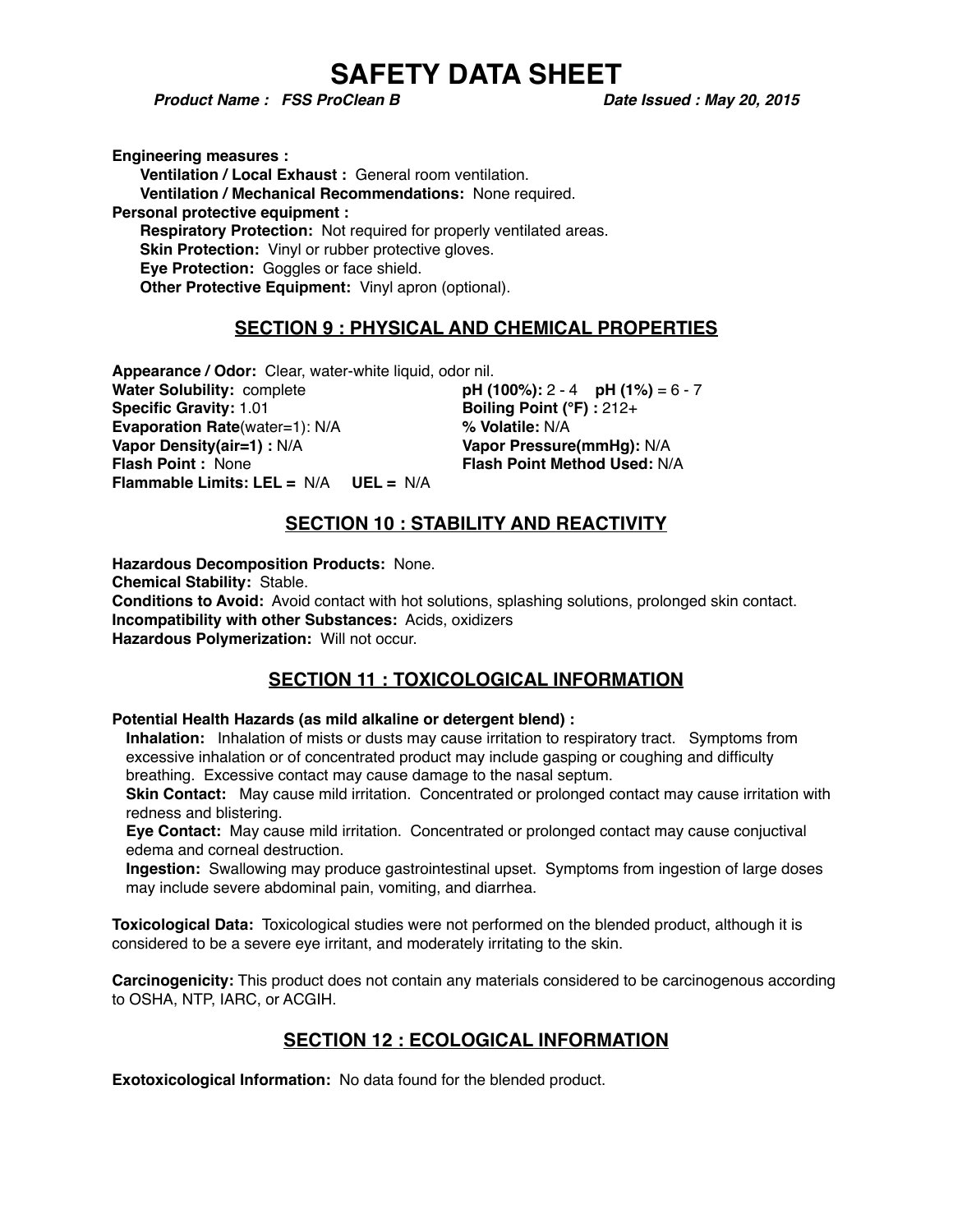*Product Name : FSS ProClean B* Date Issued : May 20, 2015

### **SECTION 13 : DISPOSAL CONSIDERATIONS**

**Waste Disposal Method:** Recycle, recovery and reuse of materials, where permitted, is encouraged as an alternate to disposal as a waste. Hazardous waste classification under federal regulations (40 CFR Part 261 et seq) is dependent upon whether a material is a RCRA listed hazardous waste or has any of the four RCRA hazardous waste characteristics. Refer to 40 CFR Part 261.33 to determine if a given material to be disposed of is a RCRA listed hazardous waste. RCRA Hazardous Waste Characteristics: There are four characteristics defined in 40 CFR Section 261.21-61.24: *Ignitability, Corrosivity, Reactivity, and Toxicity*. To determine Ignitability, see Section 9 of this SDS (flash point). For Corrosivity, see Sections 9 and 14 (pH and DOT corrosivity). For Reactivity, see Section 10 (incompatible materials). For Toxicity, see Section 2 (composition). Federal regulations are subject to change. State and local requirements, which may differ from or be more stringent than the federal regulations, may also apply to the classification of the material if it is to be disposed.

**Is the unused product a RCRA hazardous waste (40CFR261.33) if discarded?** No **If yes, the RCRA ID number is :** N/A

### **SECTION 14 : TRANSPORTATION INFORMATION**

**Transportation Emergency Telephone Number:** 3E 24 hour number : (866)302-6855\* \*Please refer to c# referenced in section 1 of this sds.

**UN Number / DOT Proper Shipping Name / DOT Hazard Class /Packing Group / DOT Label & other information:** NOT REGULATED BY DOT (neutral cleaning liquid, NOIBN)

### **SECTION 15 : REGULATORY INFORMATION**

### **US FEDERAL REGULATIONS :**

**TSCA (Toxic Substances Control Act) Status : TSCA (United States)** The intentional ingredients of this product are listed.

**CERCLA RQ - 40CFR302.4(a) :** none listed

**SARA 302 Components - 40 CFR 355 Appendix A :** none

**SARA 311/312 Classification - 40 CFR 370.2 : meets the following categories :** none known

**SARA 313 Components - 40 CFR 372.65:** This product does not contain any chemicals subject to reporting requirements.

#### **INTERNATIONAL REGULATIONS :**

**Inventory Status :** none known

**STATE REGULATIONS :**

**STATE RIGHT-TO-KNOW: none known**